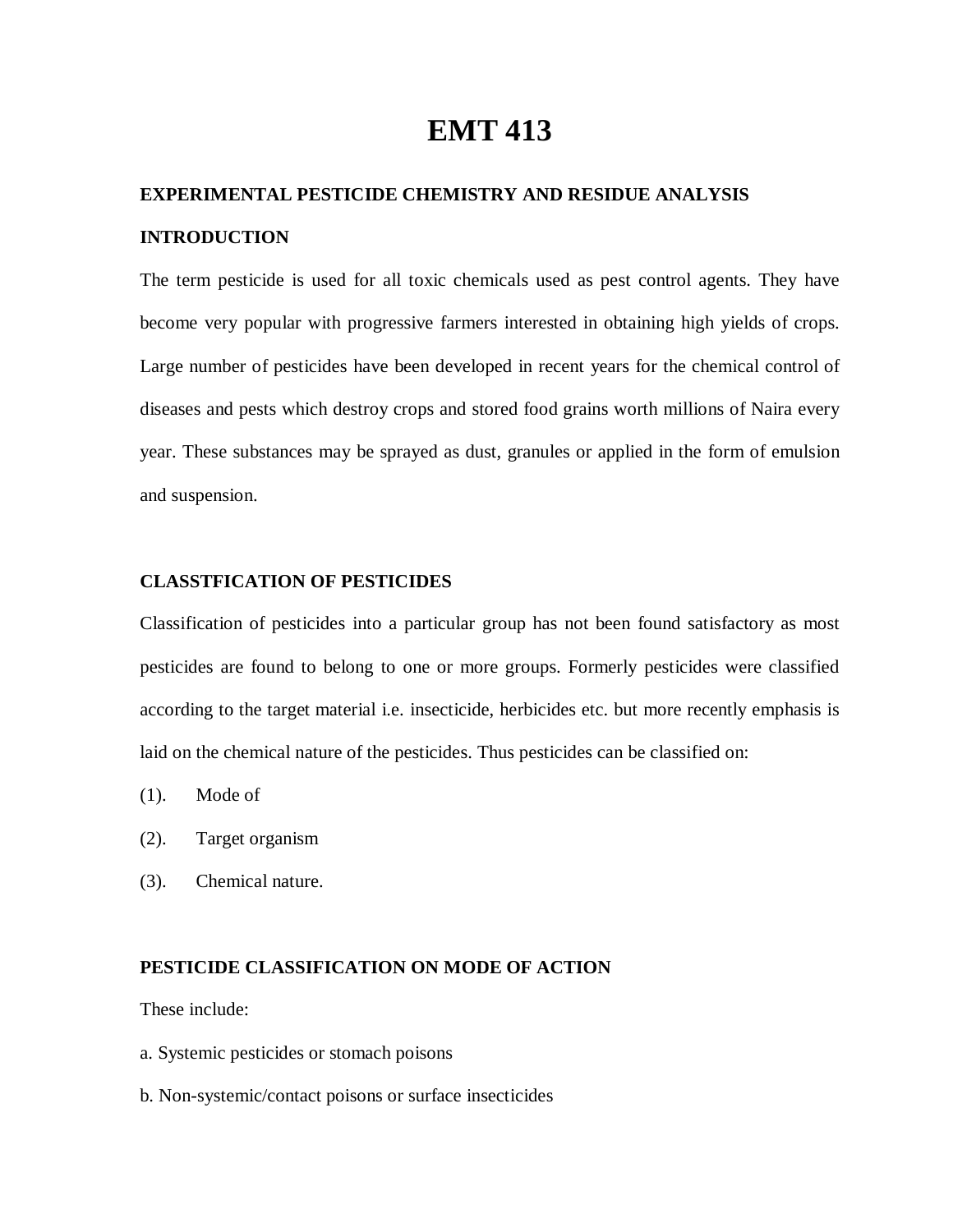c. Fumigants and

d. Repellants.

# **CLASSIFICATION O BASIS OF TARGET**

# **ORGANISM**

| Class       | Target Organism                    | Examples                     |
|-------------|------------------------------------|------------------------------|
| Acaricide   | Mites and Ticks                    | Dicotol                      |
| Aigicide    | Algae and aquatic plants           | Calcium hypochate            |
| Bactericide | Bacterial and bacterial Disease    | Streptomycin                 |
| Avicide     | <b>Birds</b>                       | Avitol                       |
| Piscicide   | Sea Lamprey                        | Niclosamide                  |
| Fungicide   | Fungi                              | Dichioram                    |
| Herbicide   | Weeds                              | 2,4,5 trichirophenoxy acetic |
|             |                                    | acid                         |
| Insecticide | Insects                            | Carbaryl                     |
|             | Molluscicide Molluscs & gastropods | Metaldehyde                  |
| Nematicide  | Nematodes                          | Nemagon                      |
| Rodenticide | Rodents                            | Warfarin                     |

# **PESTICIDE RESIDUE ANALYSIS**

Pesticides particularly the organochlorines have been known to be ecologically important because of their persistence in the environment. Normally pesticides which are applied to eradicate particular pest have been known to remain in the environment after the observation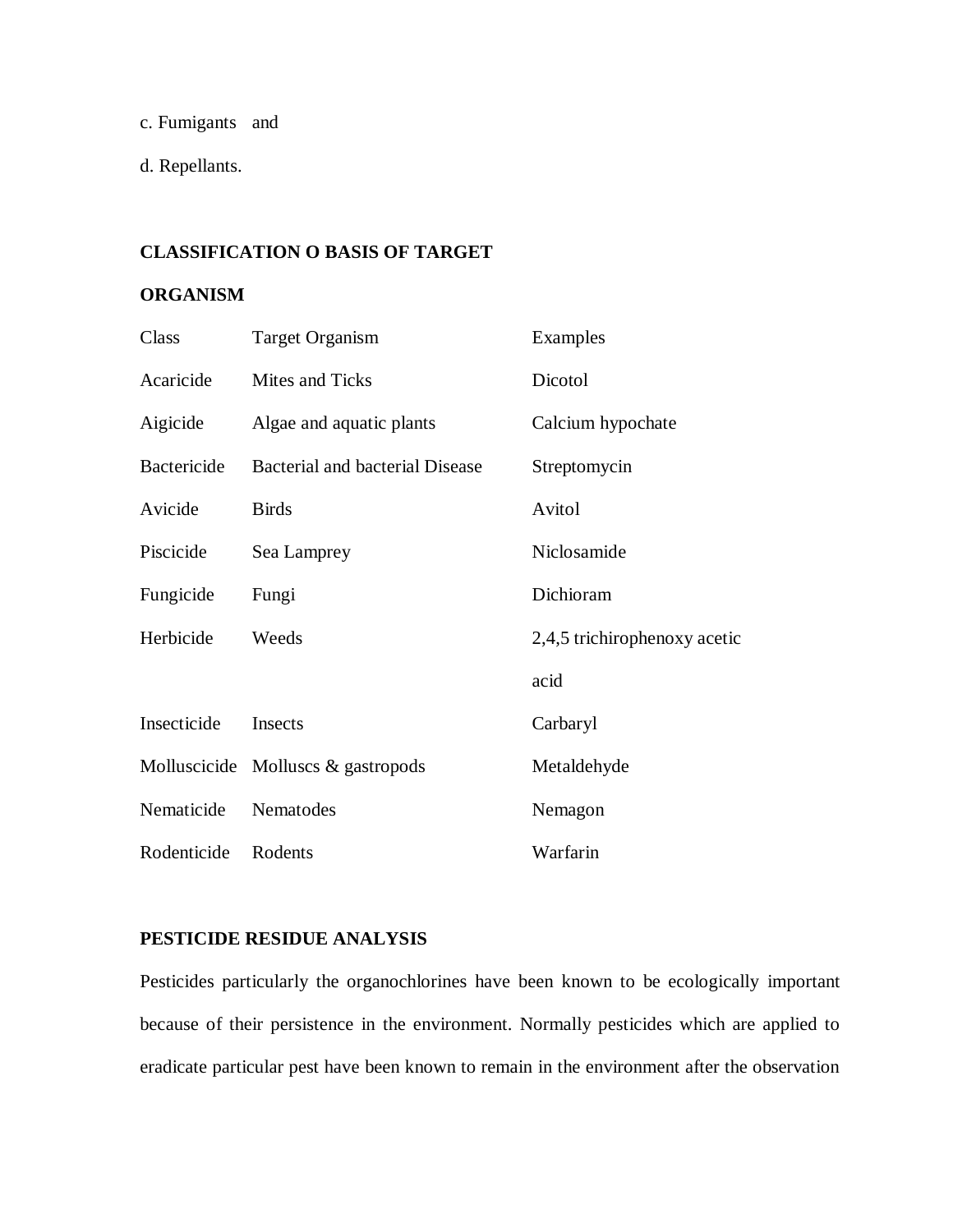has been done in the changed or unchanged form. Such remains of pesticides which may remain in an environment for varying periods of time depending on the chemical nature of the res are known as PESTICIDE RESIDUE.

Pesticide residue is an integrated operation requiring sophisticated equipment and highly skilled manpower with good knowledge of pesticide chemistry.

The following steps are involved in pesticide residue analysis.

- (i) Sample collection
- (ii) Sample preparation/preservation.
- (iii) Sample extraction
- (iv) Sample clean up
- (v) Qualitative and quantitative analysis.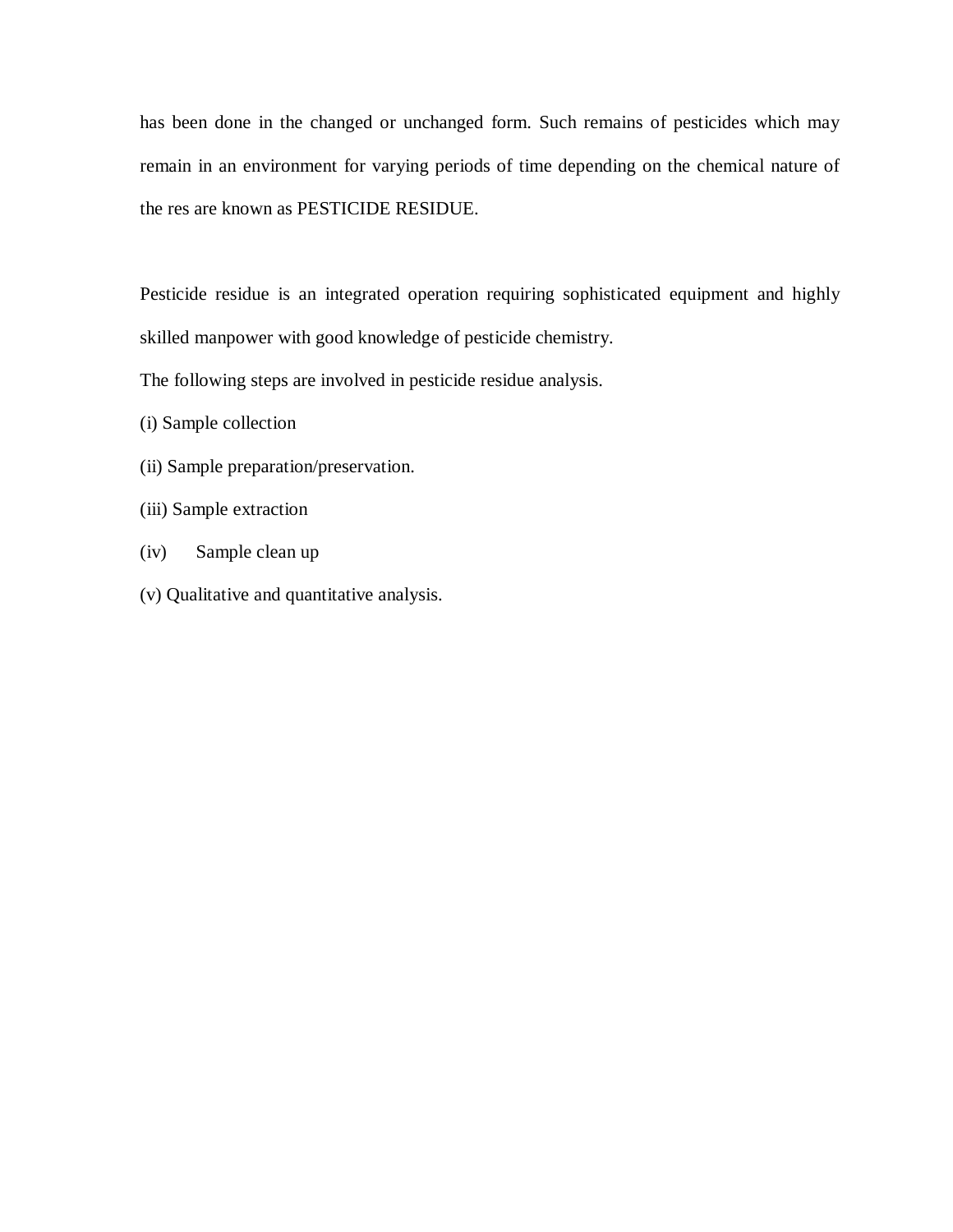#### **EXPERIMENT I**

# **INORGANIC FUNGICIDES (Copper Compds)**

Preparation of Bordeaux Mixture Bordeaux mixture is essentially a mixture of line and copper sulphate. It is a suspension of very finely divided gelatinous particles having a light blue colour

It is prepared from a ratio 4:4:500 of CaO and water (4g of quick lime is dissolved in 400m1 water, CuSO in  $100$ ml of water., Add the CuSO<sub>4</sub> in to the quicklime with constant stirring.

# **Tests for Soluble Copper**

- (a) To a little clear filtered liquid add potassium ferrocyanide
- b) Pass  $H_2S$  through a clear filtered liquid of the bordeaux mixture

#### **Preparation of Burgundy Mixture**

It is a compound of copper sulphate and sodium carbonate which give a completely soluble precipitate. It is prepared by mixing copper sulphate, sodium carbonate (washing soda) and water in the ratio (6g of washing soda in l0ml of water and  $4g$  of  $CuSO<sub>4</sub>$  in 400rn1 of water Both solutions are mixed with constant stirring until a ppt of 'basic copper carbonate  $CuCO<sub>3</sub>.Cu(OH<sub>2</sub>)$  is obtained

- Carry out test for soluble copper ions
- —In addition to a portion, add NH in drops, then in excess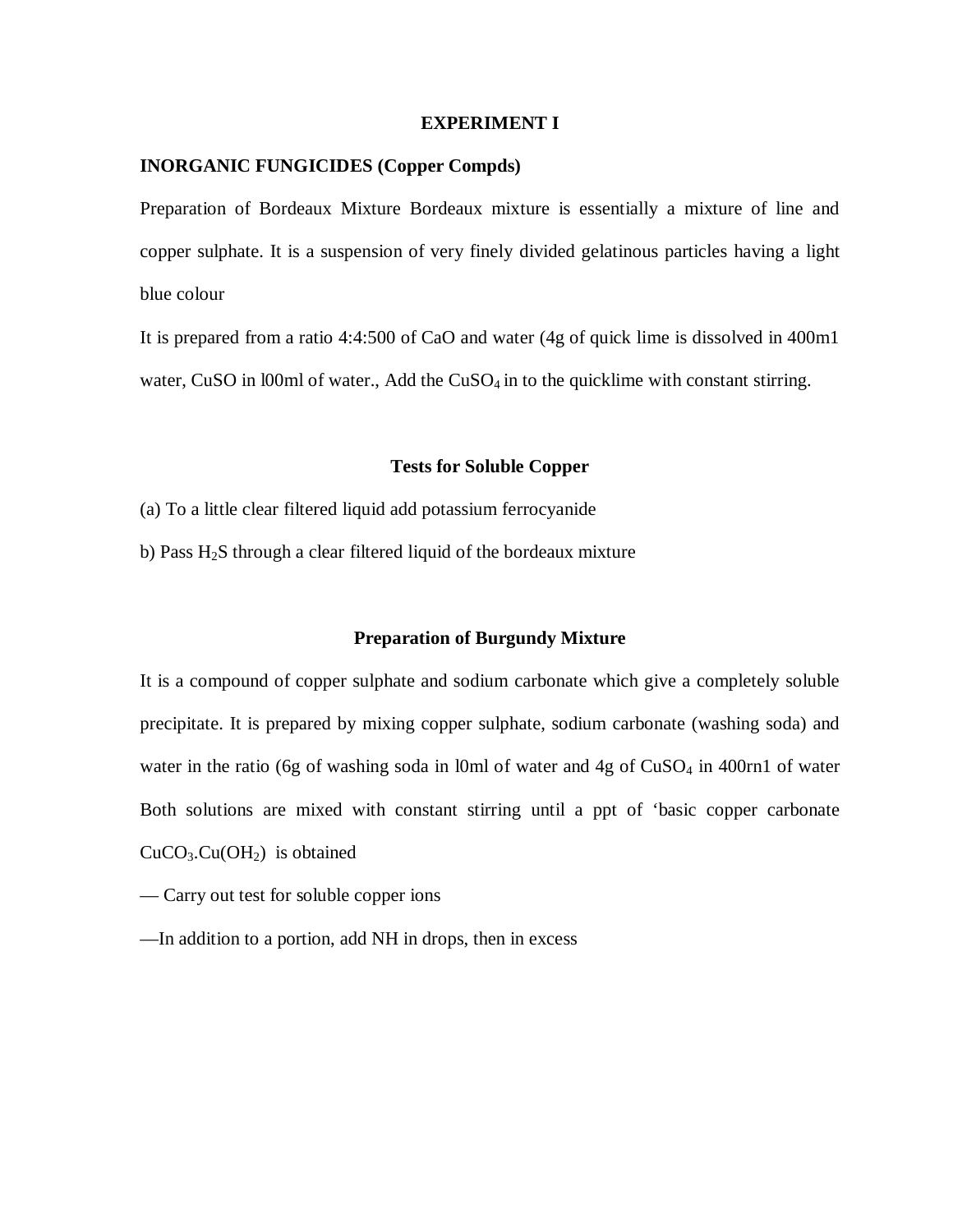# **TEST FOR ALKALINITY**

Carry out this test for both the Bordeaux and Burgundy mixtures.

Take 5ml the mixture and add about 50m1 of water and allow the mixture to disperse Make the volume to l00ml and filter. Take 25ml of the filtrate, boil for 2 minutes and filter if ne Add a drop of methyl red and titrate against 0.2M sulphuric acid.

Calculate the amount of  $Na_2CO_3$  in l00ml and hence the %  $Na_2CO_3$  in the mixture.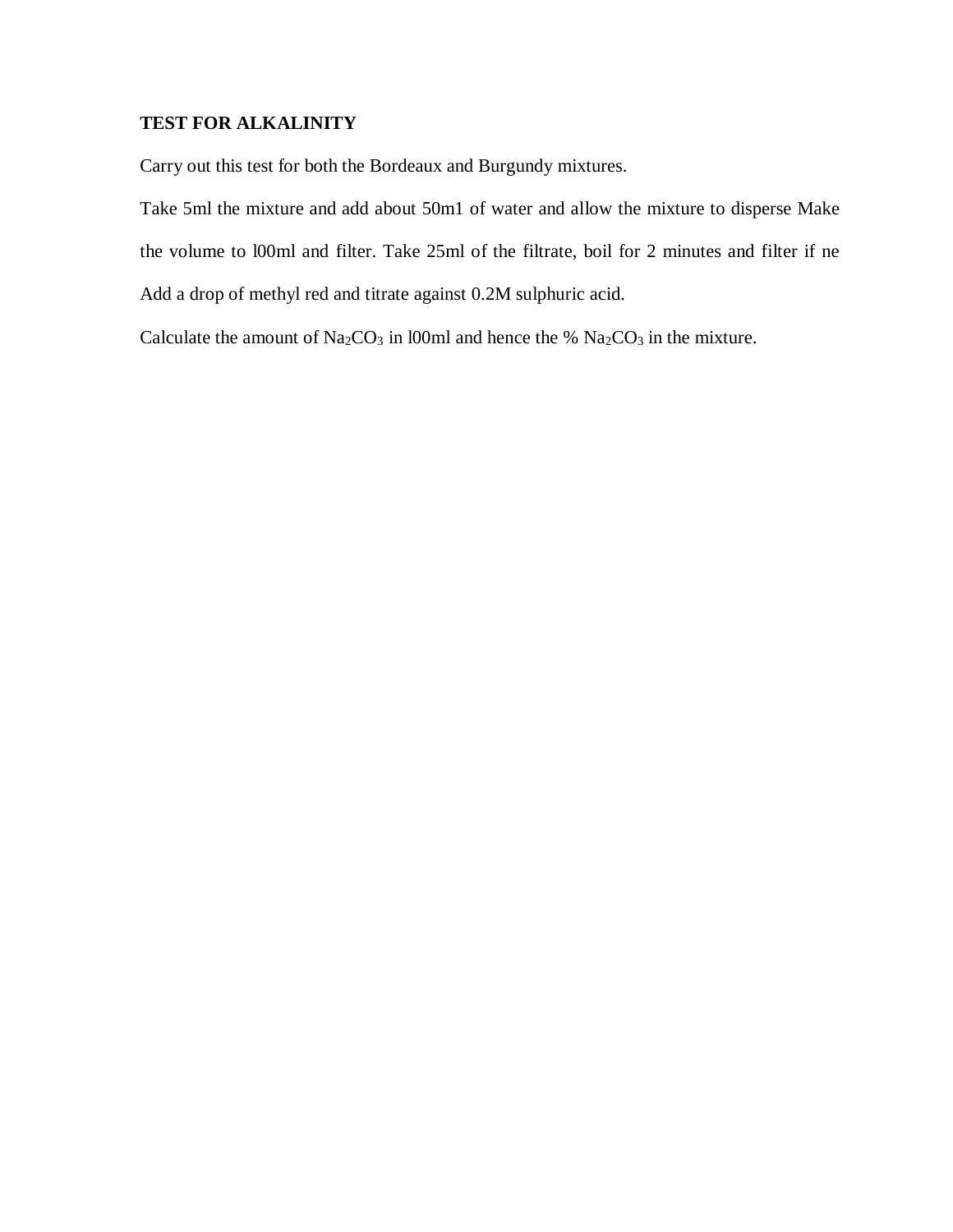#### **EXPERIMF'NT II**

# **ESTIMATION OF COPPER IN FUNGICIDES**

The estimation is based upon the fact that  $CuSO<sub>4</sub>$  liberates iodine quantitatively from KI which is estimated by titrating it against sodium through sulphate solution.

 $2CuSO_4 + 4KI \longrightarrow Cu_2 + I_2 + K_2SO_4$ 

# **Procedure**

Take 2gof the fungicide and add about l00ml of water to get a uniform suspension. Add 5m1 glacial acetric acid. Boil and then add about 5m1 of phosphate solution to precipitate any iron present. Make the volume up to 100ml and filter. Take 50m1 of the filtrate in a conical fl add an equal volume of 10% KI solution. Titrate against  $0.1M$   $Na<sub>2</sub>S<sub>2</sub>O<sub>3</sub>$  solution using starch as indicator.

Show by calculation how 1ml of  $N/10$   $Na<sub>2</sub>S<sub>2</sub>O<sub>3</sub> = 0.00635$  Copper

Give --four examples of fungicide classifying them under systematic and non-systematic fungicide.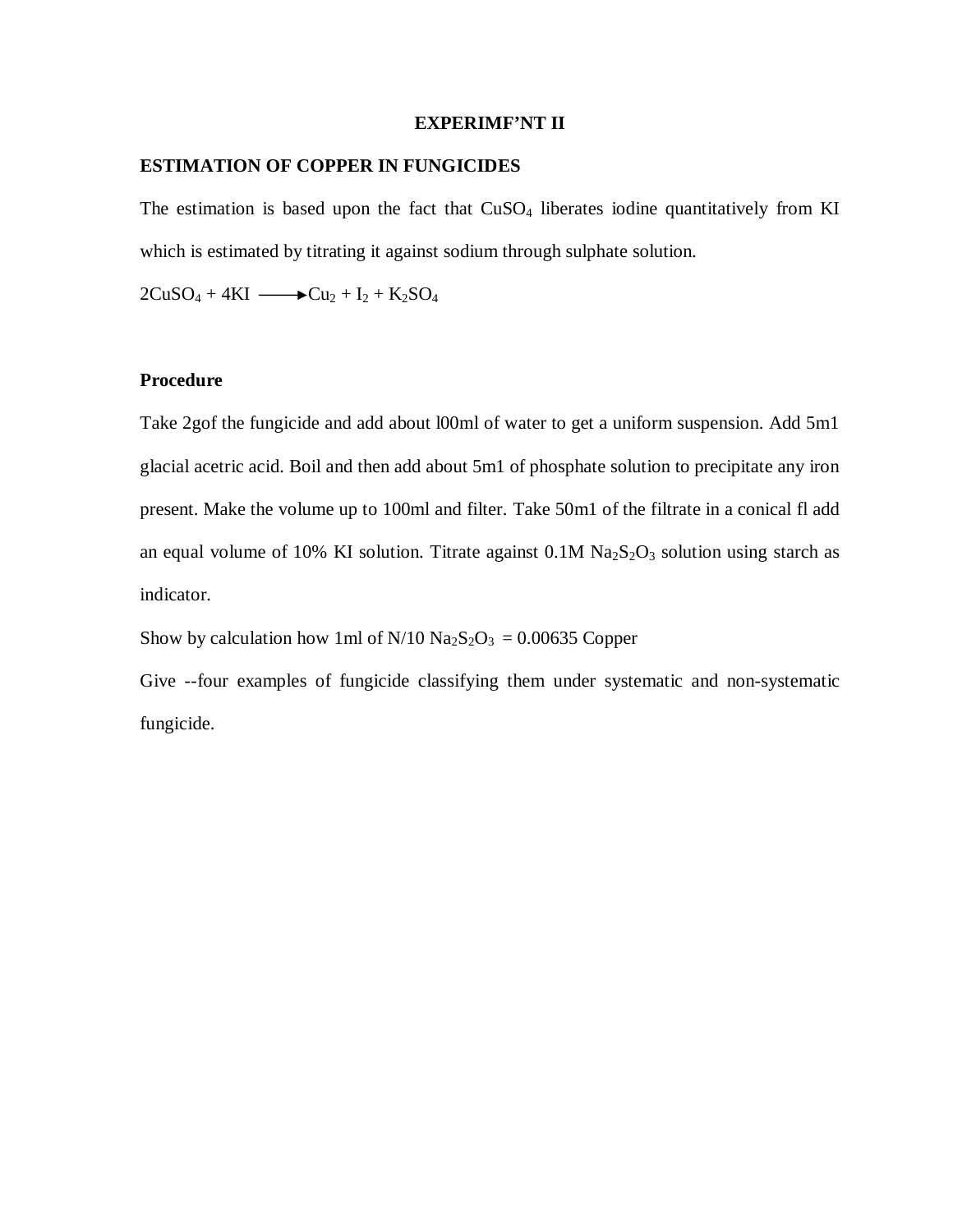#### **EXPERIMENT III**

# **INORGANIC FUNGICIDES (Sulphur Compds)**

Sulphur and its compds particularly polysulphides have proved invaluable as. fungicides and insecticides Lime sulphur is a common preparation used as fungicide It is prepared by boiling  $Ca(OH)_2$  suspension with sulphur  $(CaS + CaS_2O_3$  are formed)

# **Preparation**

It is prepared in a ratio of 1:2:10 of CaO, Sulphur and water (e.g. mix 50g quicklime with a little water then make up to 100m1 Mix l00g of flowers of and stir well so as to obtain colloidal paste. Add 400rnl water and heat for another hour. Allow the mixture to stand until undisolved material has settled out Pour away the supernanant liquid and dilute the residue about 30 times in order to test for polysulphides and thiosulphate

# **Test for Thiosulphate**

To about 25m1 of diluted suspension add l0ml of ammoniacal zinc chloride solution. (dissolve 5g of zinc water and add 5g ammonium chloride solid). Add 12.5ml  $NH_3$  and dilute tol00ml) allow to stand for 10 minutes and filter Test the filtrate for thiosulphate Neutralize with HC1 and test with iodine solution

#### **Test for Sulphide Sulphur**

The residue left on the filter paper may be tested for suiphide sulphur by treating with HC1

#### **Mercury Compound**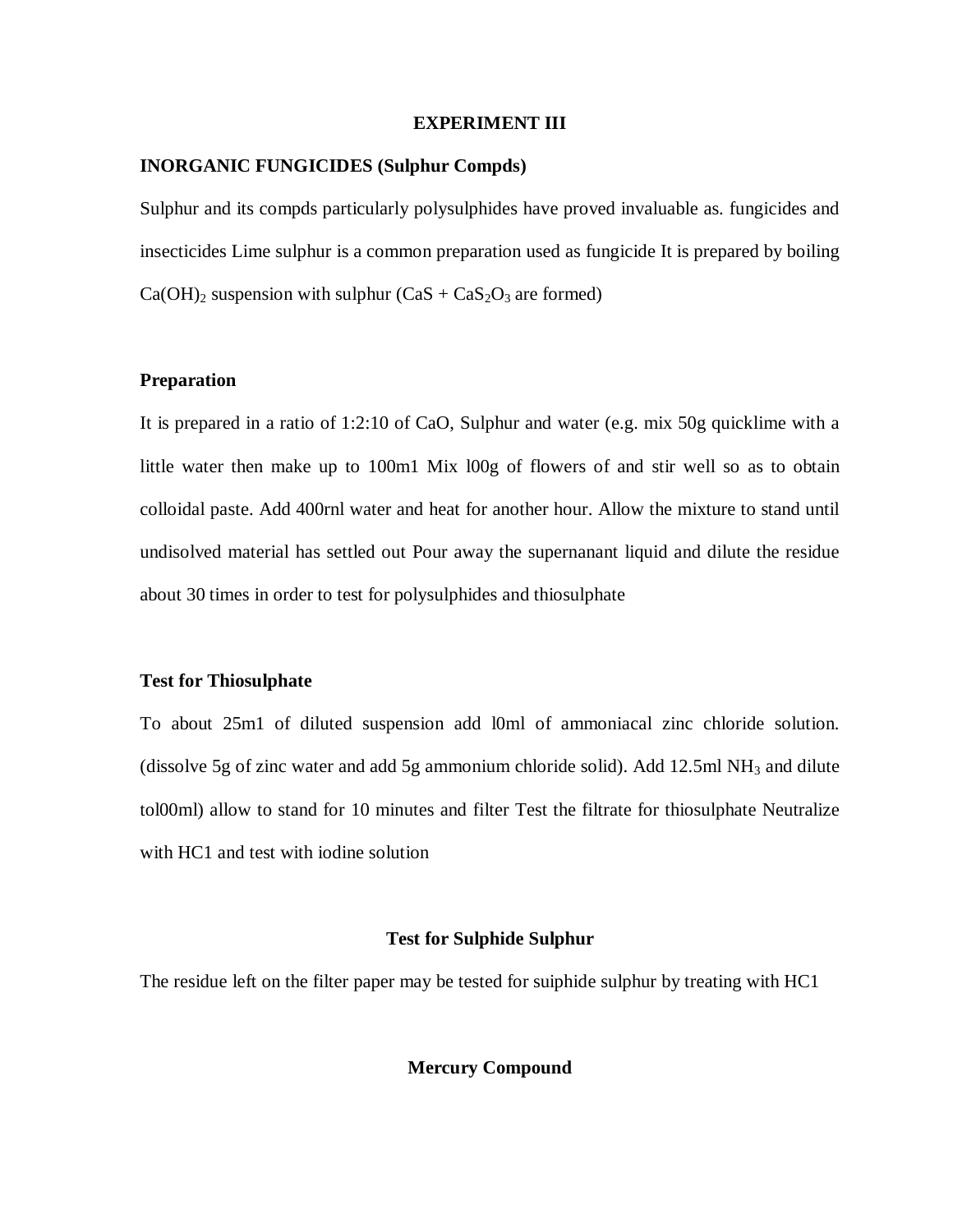Most of the compounds of mercury are highly toxic to all forms of life Mercuric chloride HgCl<sub>2</sub> has been used as a seed disinfectant and to control fungi attacking certain, species of fine grasses. Calornel  $Cu<sub>2</sub>Cl<sub>2</sub>$  is also used for similar purposes but the high toxicity of mercury to higher animals' and plants has prevented its wide use.

The organic mercurial compounds have of late become very popular as seed disinfectants and they have proved even superior to CuSO4.

#### **Test for Mercury**

Treat a little of fungicide with Conc. nitric acid in a dish and heat to dryness Cool and add a drop of freshly prepared alcoholic solution of diphenyl carbazone. A blue colour shows the presence of mercury.

Treat the fungicide with HC1 and filter. To a portion of the filtrate add  $SnC1<sub>2</sub>$ . A white precipitate turning grey shows the presence of Hg. Pass  $H_2S$  into the filtrate. A black pot of  $HgS$  insoluble in  $HNO<sub>3</sub>$  is produced.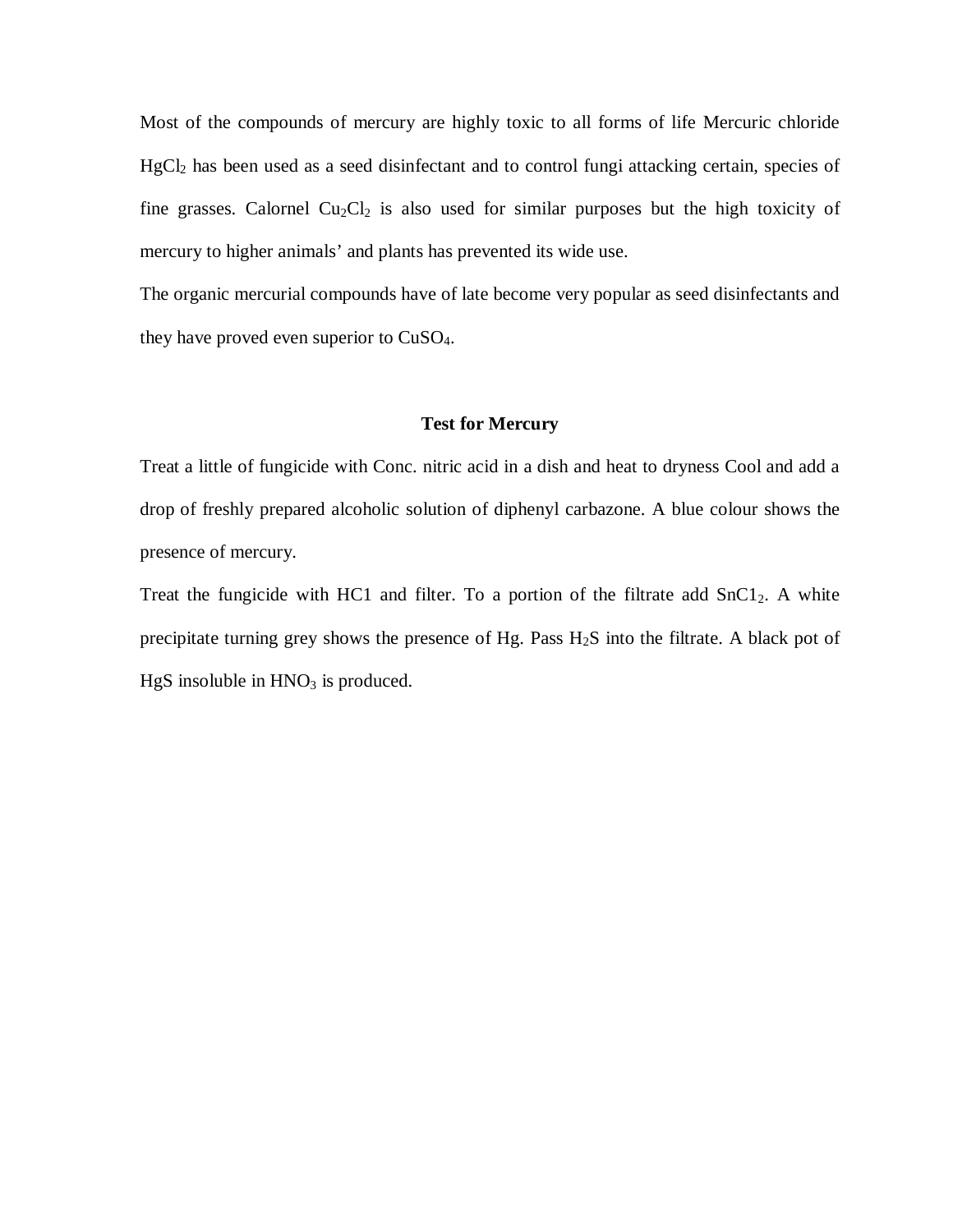#### **EXPERIMENT IV**



Pure D.D.T or 2, 2 bis (P. Chlorophenyl)  $1-1-1$  trichloethane is a white occurring as Long needles. Its melting point is 108.5 - 109°C and density 1.556. It is soluble in a number of organic solvents and insoluble in water. It is prepared by reacting chloral and chloro benzene in the presence of  $H_2SO_4$ .

 $C1<sub>3</sub>CCHO + 2C<sub>6</sub>H<sub>5</sub>Cl \longrightarrow CC H (C<sub>6</sub>H<sub>4</sub>Cl)<sub>2</sub> + H<sub>2</sub>O$ 

The commercial product contains about 70.77% of precipitate DDT. DDT is quite stable except in the presence of alkalis' and certain metallic salts such as Al, Fe and Cr, DDT is used either in solutions of organic solvents or in the form of powder.

#### **(i) Determination of DDT**

Weigh a sample of insecticide containing  $25 - 200$  mg  $(0.025 - 0.2$  g DDT powder) in a conical flask. Add 50m1 of a potash. Fit up a reflux condenser and reflux for 15 minutes on a water bath. Add l00ml water, cool and add 3ml HNO<sub>3</sub>. Mix well and add 25ml of standard Silver Nitrate Solution and shake well so as to precipitate all chloride. Add more  $AgNO<sub>3</sub>$ solution if necessary and ensure an excess of silver nitrate. Add 2m1 saturated iron-alum and 20ml of Nitric acid. Shake well and titrate excess of  $AgNO<sub>3</sub>$  with standard NH<sub>4</sub>CNS solution until faint pink colour develops. Carry out a blank titration also in the same way.

OR after refluxinq titrate with standard HC1 solution provided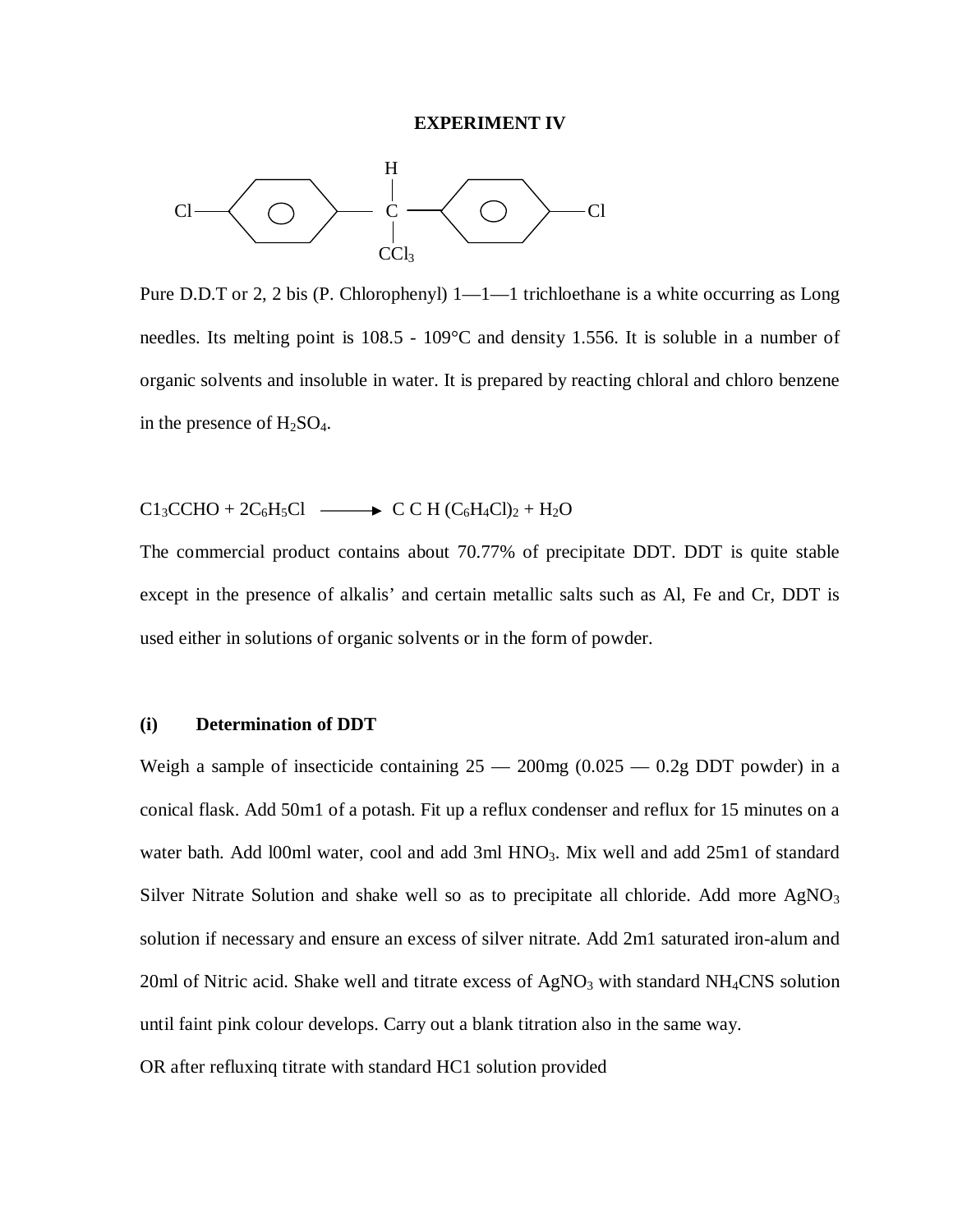# (ii) % of DDT in a Crop Sample

Weigh a known amount of the crop/seed, then crush in a mortal and digest with Nitric acid Neutralize with potassium hydroxide then follow the procedure as in (1) above

#### **EXPERIMENT V**

#### **Extraction of Pesticide From Fish Sample**

Skin the fish samples provided with a steel knife and tweezers Talcc sub—sample of muscle from the fish and homogeniseis serve as the primary sample.

# **Dried Formic Acid Procedure ( Fort 1968)**

Take 4a of the homogenised sample into a centrifuge tube, add 4ml HCOOH, place in water bath at 90°C for 30 minutes then allow to cool to room temperature. Add 4m1 Hexane shake and centrifuge for 3 minutes. Transfer the top hexane layer into a clean dry—preweighed centrifuge tube with a teat pipette Add another 4m1 Hexane and rep the extraction Also repeat the extraction by adding 4m1 of 15% diethyl ether in hexane.

The centrifuge tube was then placed in a water bath at  $60^{\circ}$ C and solvent evaporated off using a stream of nitrogen gas Cool to room temp and determine fat weight by weighing.

#### **(b) UNEP Procedure (UNEP 1982, 1985)**

Weigh, of the homogenised sample and 30g anhydrous Na<sub>2</sub>SO<sub>4</sub> and blend. Transfer to a cellulose thimble (or filter paper) and insert into a S extractor. Extract with 150m1 of hexane for 4 hours, allow to cool to room temperature and evaporated on a water bath. Determine percentage fat by weighing.